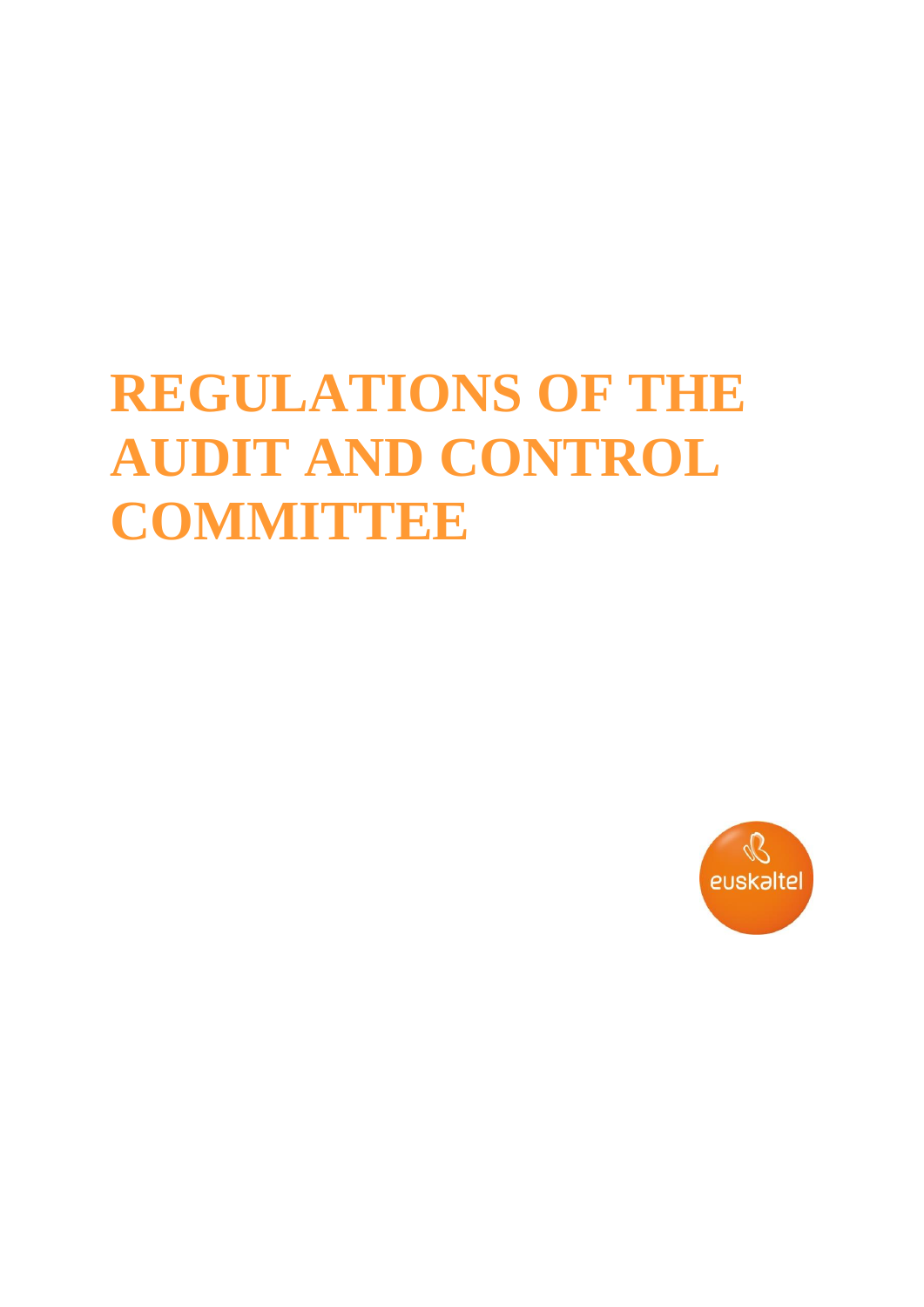

## **PRELIMINARY CHAPTER**

## **Article 1. Nature of the Committee**

The Audit and Control Committee (the "**Committee**" or the "**Audit and Control Committee**") established by the Board of Directors of Euskaltel, S.A. (the "**Company**") in accordance with the provisions of article 64 of the Company's Bylaws is an informational and consultative body without executive duties, with information, advisory and proposal-making powers within its scope of action, which shall be governed by the provisions of the Company's Bylaws, the Regulations of the Board of Directors and these Regulations of the Audit and Control Committee (the "**Regulations**").

# **Article 2. Object of the Regulations**

These Regulations are intended to determine the Committee's principles of conduct, as well as the basic rules of organisation and operation thereof.

## **Article 3. Approval and amendment**

- 1. These Regulations must be approved by resolution of an absolute majority of the members of the Board of Directors on the initiative of the Board itself, of its Chair or of one-third (1/3) of the directors. The Regulations shall enter into force on the date of their approval.
- 2. Amendments thereto must be approved by resolution of an absolute majority of the members of the Committee on the initiative of the Committee itself, of its Chair or of onethird (1/3) of its members, and must subsequently be approved, if appropriate, by the Board of Directors. Amendments shall enter into force on the date of their ratification.

# **CHAPTER I. SCOPE AND DUTIES**

## **Article 4. Scope of powers**

The duties of the Committee shall be performed thereby with respect to both the Company and the subsidiaries making up its group.

Without prejudice to the provisions of article 5 below, the core competencies of the Committee extend to the following areas:

- (i) internal and external audit;
- (ii) reporting and risk management systems; and
- (iii) compliance and good governance.

## **Article 5. Duties of the Committee**

- 1. The main task of the Committee is to assist, inform and make proposals to the Board of Directors on matters that at any time are assigned thereto by the Company's Bylaws, the Regulations of the Board of Directors and these Regulations.
- 2. Without prejudice to any other tasks that may be assigned thereto from time to time by the Board of Directors, or that are vested therein by applicable legal provisions, the Committee shall perform the following basic duties: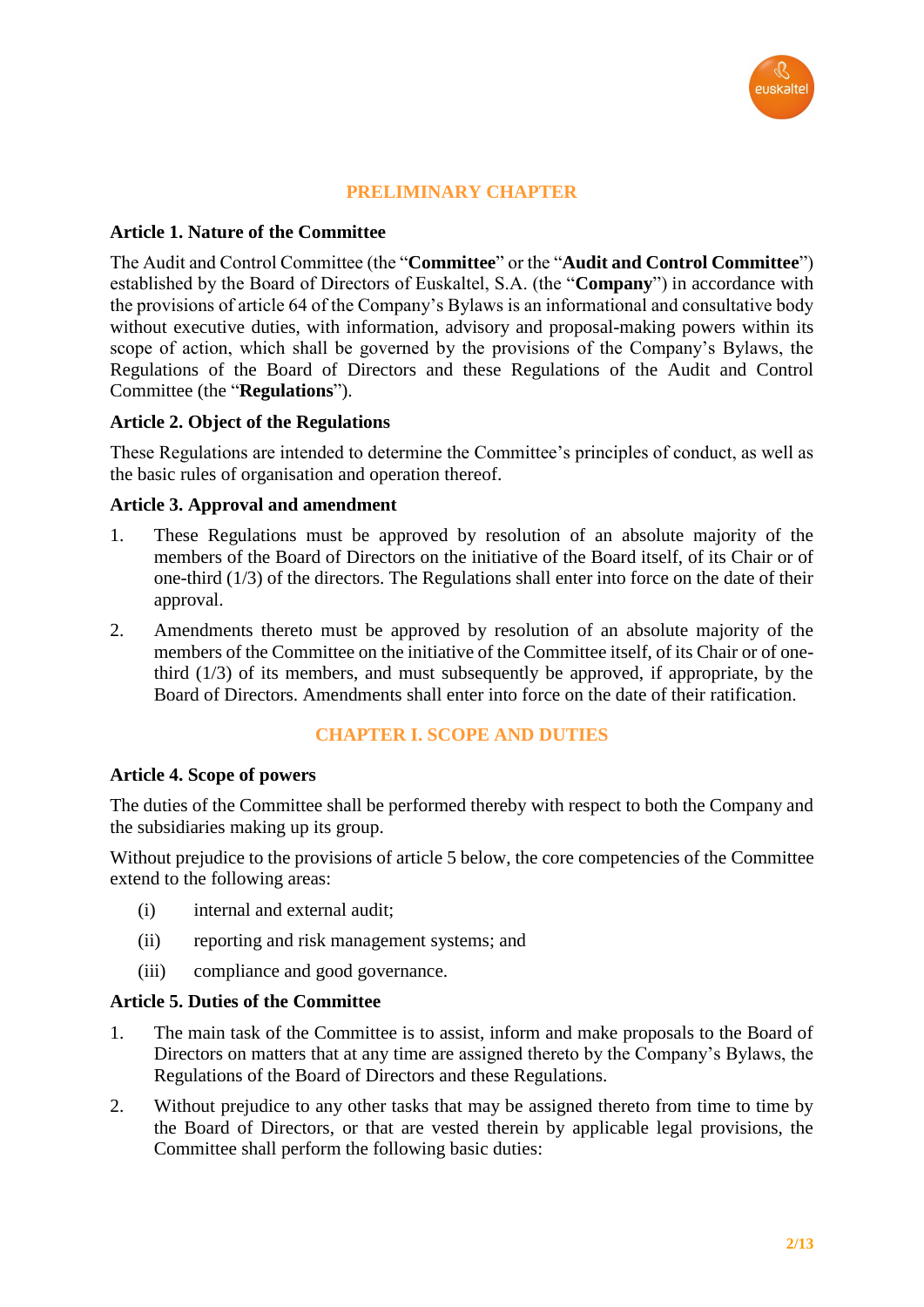

- (i) Report to the shareholders at the General Meeting of Shareholders on the issues raised by the shareholders that are within the Committee's purview.
- (ii) Monitor the effectiveness of the internal control of the Company and of its Group as well as their systems for managing financial and non-financial risks, including operational, technological, legal, social, environmental, political, tax and reputational risks and risks relating to corruption.
- (iii) Analyse with the external auditors any possible significant weaknesses in the internal control system detected when the audit was performed.
- (iv) Supervise the process of preparing and presenting regulated financial and nonfinancial information.
- (v) Propose to the Board of Directors, for submission to the shareholders at the General Meeting of Shareholders, the appointment, re-election or replacement of the external statutory auditor in accordance with applicable legal provisions, as well as the terms of engagement thereof, and regularly collect information therefrom on the audit plan and the implementation thereof, in addition to preserving its independence in the performance of its duties.
- (vi) Supervise the internal audit activity of the Company.
- (vii) Establish appropriate relations with the external statutory auditors to receive information on those issues that might risk the independence thereof, for examination by the Committee, and any others related to the audit process, as well as such other communications as are provided for in the laws on auditing and in auditing rules.

In any case, it must annually receive from the external auditors written confirmation of their independence from the entity or entities directly or indirectly related thereto, as well as information on additional services of any kind provided to these entities by said auditors or companies, or by persons or entities related to them in accordance with the laws on auditing of accounts.

- (viii) On an annual basis, and prior to the issuance of the audit report, issue a report expressing an opinion on the independence of the external auditors and summarising the activities of the Committee. This report must in all cases make a pronouncement regarding the provision of the additional services referred to in the preceding subsection, considered individually and as a whole, other than the legal audit, and in relation to the rules on independence or the legal provisions governing audit activities.
- (ix) Provide an advance report to the Board of Directors on all of the matters provided by law, the Bylaws and the Regulations of the Board of Directors, and particularly regarding (i) the financial and non-financial information that the Company must periodically publish; (ii) the creation or acquisition of interests in special purpose entities or entities domiciled in territories or countries considered to be tax havens; (iii) related-party transactions; and (iv) the financial terms and accounting impact of structural and corporate changes that the Company plans to carry out, and especially the exchange ratio for the proposed transaction.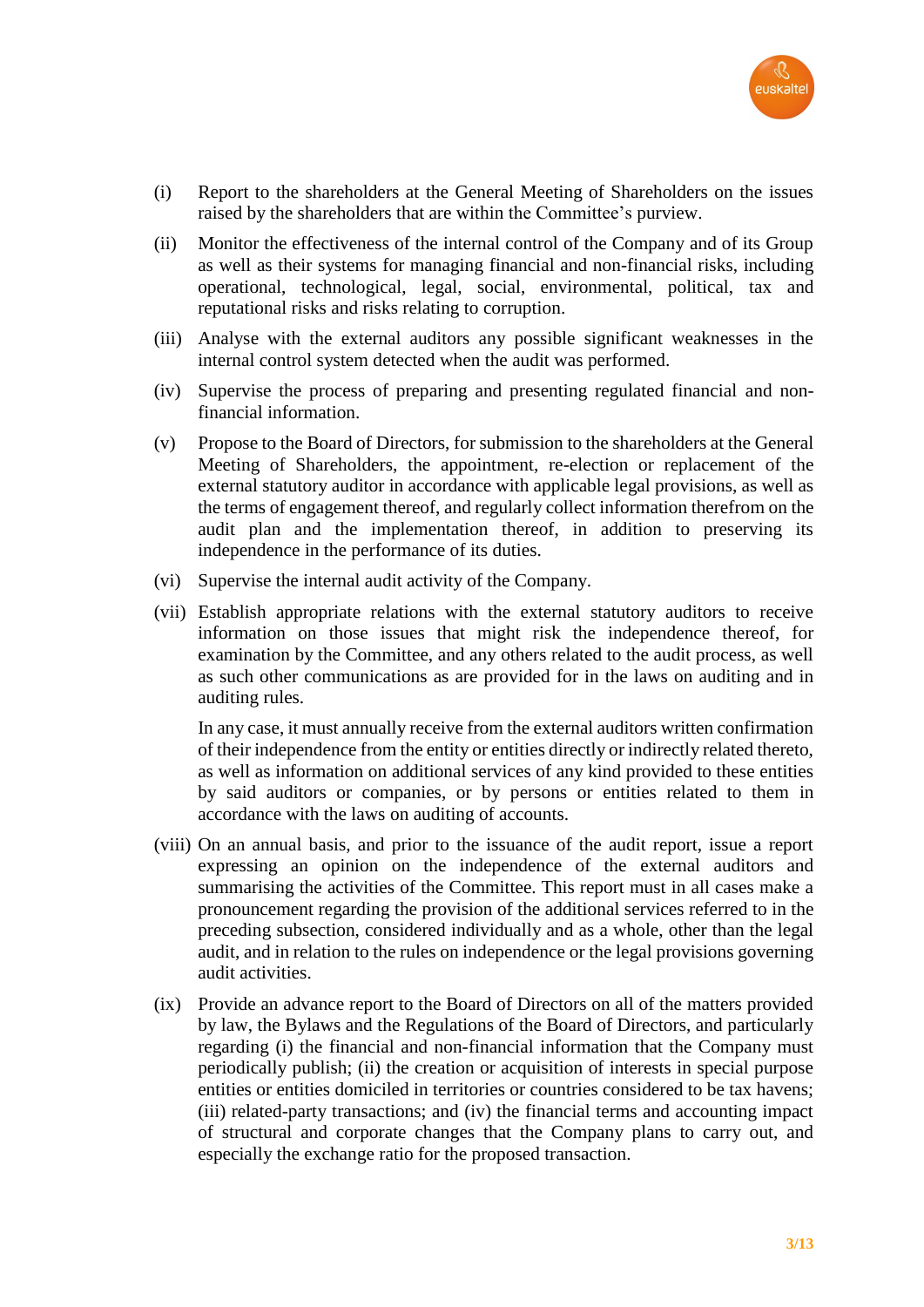

- 3. In particular, and without prejudice to the generality of the preceding section, the Audit and Control Committee shall be responsible for the following specific duties:
	- (i) With regard to internal reporting and control systems:
		- a) Monitor and evaluate the preparation and the integrity of financial and nonfinancial information, as well as the systems for the control and management of financial and non-financial risks related to the Company and, where appropriate, the group, including operational, technological, legal, social, environmental, political and reputational risks and risks relating to corruption, checking compliance with legal provisions, the accurate demarcation of the scope of consolidation and the correct application of accounting principles.
		- b) Analyse the annual accounts following the close of each financial year, examine the draft opinion of the external auditors, discuss with them the content of the annual accounts and the audit report, and submit recommendations to the Board of Directors regarding the formulation of the annual accounts. In particular, it shall endeavour to ensure that the annual accounts that the Board of Directors submits to the shareholders at a General Meeting of Shareholders are prepared in accordance with accounting rules and regulations. In those instances in which the statutory auditor has included a qualification in its report, the Chair of the Audit and Control Committee shall clearly explain to the shareholders at the General Meeting the opinion of the Committee regarding the content and scope thereof, making a summary of said opinion available to the shareholders at the time of publication of the call to meeting, along with the rest of the board's proposals and reports.
		- c) Endeavour to ensure the independence and effectiveness of the internal audit function; propose the selection, appointment and removal of the head of the internal audit department; propose the department's budget; approve the direction and annual work plan of internal audit, ensuring that its activity is mainly focused on significant risks, including reputational risks; receive periodic reports on its activities; and verify that senior management takes account of the conclusions and recommendations of its reports.
		- d) Establish and supervise a mechanism that allows employees to report, and other persons related to the Company, like Directors, Shareholders, suppliers, contractors and subcontractors, to report potentially significant improprieties of a financial, accounting or any other nature relating to the company that they observe within the Company or its Group. This mechanism must ensure confidentiality and, in any case, provide for instances in which anonymous reporting is allowed, respecting the rights of the accuser and the accused.
		- e) Generally endeavour to ensure that the internal control policies and systems are effectively applied in practice.
	- (ii) With regard to the external auditor: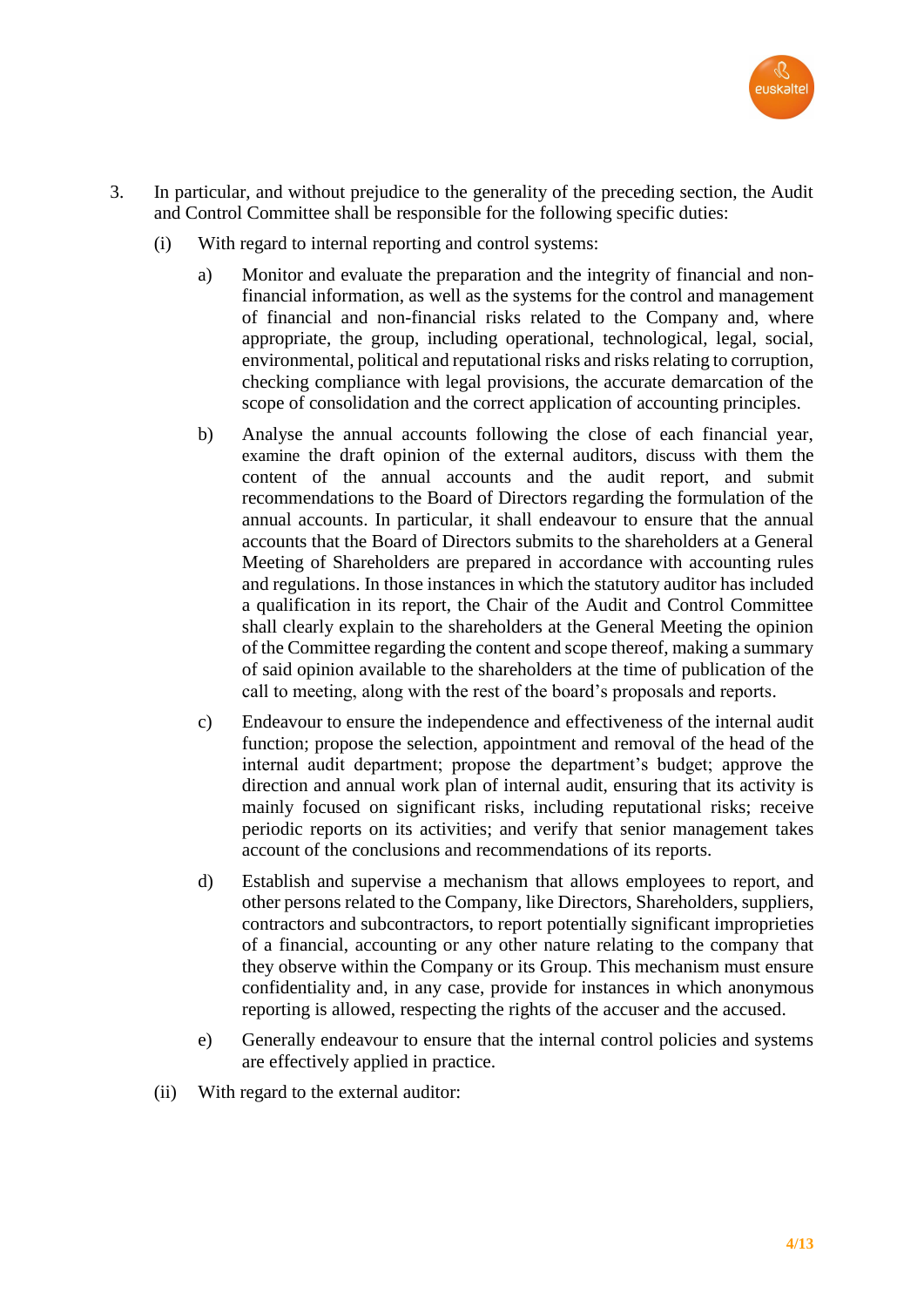

- a) Submit to the Board proposals for selection, appointment, re-election and replacement of the external auditor, as well as of the terms of engagement thereof.
- b) Endeavour to ensure that the remuneration of the external auditor for its work does not compromise the quality or independence thereof.
- c) Ensure that the external auditor holds an annual meeting with the full Board of Directors to report thereto on the work performed and any changes in the accounting and risk situation of the Company.
- d) Regularly receive from the external auditor information regarding the audit plan and the results of the implementation thereof, and verify that senior management takes into account the recommendations thereof.
- e) Ensure the independence of the external auditor and, to that end, (i) that the Company reports a change of auditor to the National Securities Market Commission (*Comisión Nacional del Mercado de Valores*), accompanied by a statement of any disagreements arising with the outgoing auditor and the reasons for the same; (ii) that the Company and the auditor comply with applicable legal provisions regarding the provision of non-audit services and, in general, the other rules established to ensure the independence of auditors, and (iii) that it investigate the circumstances giving rise to any resignation of the external auditor.
- f) Encourage the assumption by the auditor of the consolidated group of responsibility for auditing the companies of the group.
- (iii) With regard to the risk policy and risk management:
	- a) Identify the various types of financial and non-financial risk, including operational, technological, legal, social, environmental, political and reputational, including risks relating to corruption, facing the Company, including, among financial or economic risks, contingent liabilities and other off-balance sheet risks.
	- b) Determine a risk control and management model based on varying levels.
	- c) Identify the risk levels that the Company deems acceptable.
	- d) Identify the measures planned to mitigate the impact of identified risks in the event that they materialise.
	- e) Identify the internal reporting and control systems that will be used to monitor and manage the aforementioned risks, including contingent liabilities and offbalance sheet risks.
- (iv) With regard to obligations specific to listed companies:

Report to the Board of Directors, prior to the latter making the corresponding decisions, on:

a) The financial and non financial information that the Company must periodically make public due to its status as listed company. The Audit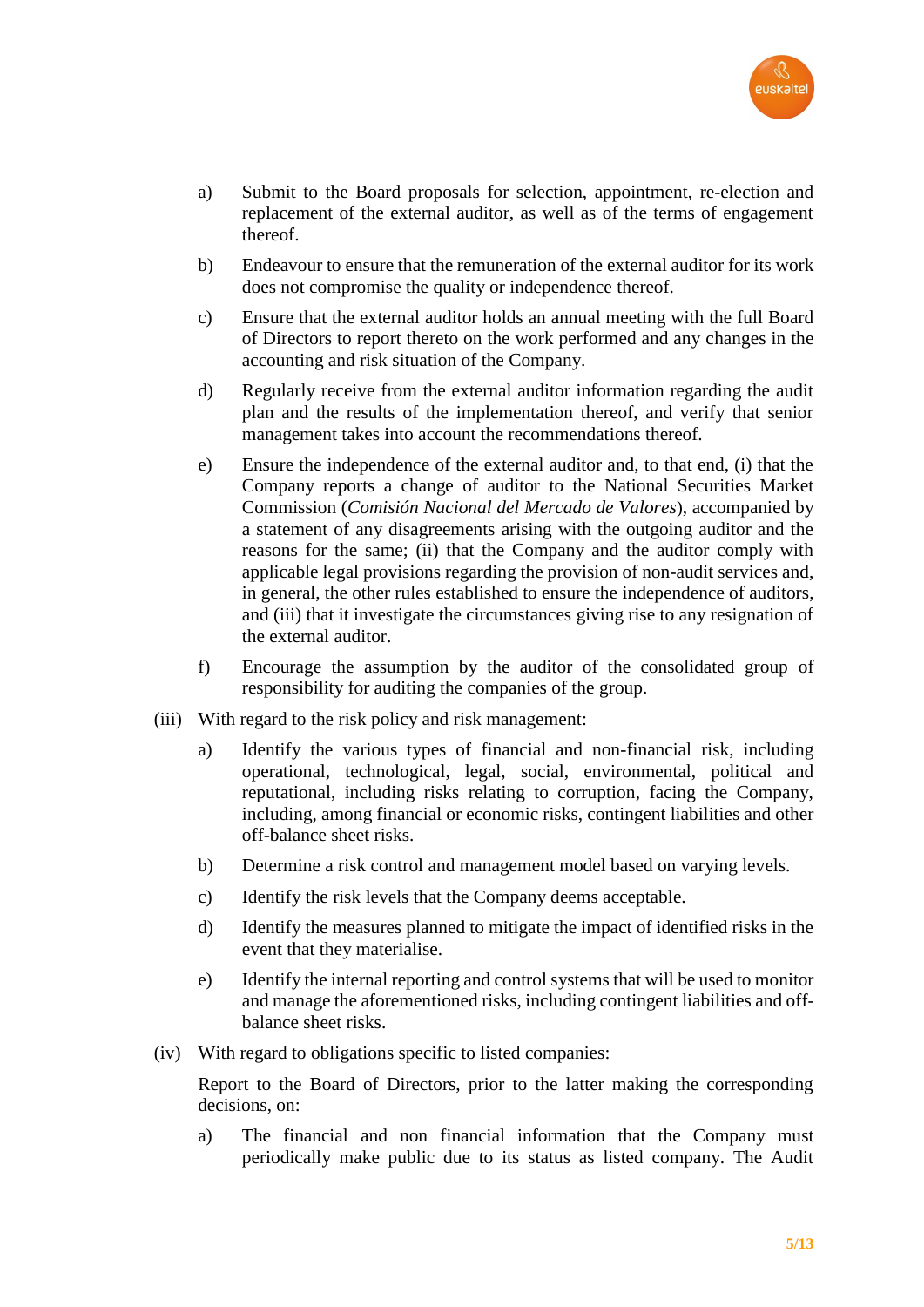

Committee must ensure that the half-yearly financial reports and the interim management statements are drawn up using the same accounting standards as those for the annual accounts and, to that end, consider the appropriateness of a limited review of the half-yearly financial reports by the external auditor.

- b) The creation or acquisition of equity interests in special purpose entities or entities registered in countries or territories regarded as tax havens, as well as any other transactions or operations of a similar nature that, due to their complexity, might diminish the transparency of the group.
- c) Related-party transactions as defined by the law from time to time in effect.
- d) The financial terms and accounting impact of structural and corporate changes that the Company plans to carry out, and especially the exchange ratio for the proposed transaction.
- (v) With regard to the Company's environmental, social and corporate governance obligations:
	- a) Conduct a periodic review of the Company's internal corporate governance rules, and propose to the Board of Directors, for the approval thereof or for submission to the shareholders at a General Meeting of Shareholders, as applicable, such amendments and updates as may contribute to the development and ongoing improvement thereof.
	- b) Promote the Company's corporate governance strategy, supervising compliance with the corporate governance rules and the internal codes of conduct of the Company, while endeavouring to ensure that the corporate culture is aligned with its purpose and values.
	- c) Periodically evaluate and review the Company's corporate governance system and environmental and social policy, so that they may fulfil the mission of promoting the Company's interest and take account, as appropriate, of the legitimate interests of other stakeholders.
	- d) Ensure that the Company's environmental and social practices conform to the strategy and policies that have been established and report thereon to the Board of Directors or to the Executive Committee, if any.
	- e) Know, promote, guide and supervise the Company's actions on corporate social responsibility and report thereon to the Board of Directors or to the Executive Committee, if any.
	- f) Ensure the application of the general policy regarding the reporting of economic/financial, non-financial and corporate information as well reporting to shareholders and investors, proxy advisors and other stakeholders. It shall also monitor the manner in which the Company communicates with and relates to small- and medium-size shareholders.
	- g) Supervise and evaluate the stakeholder relations processes.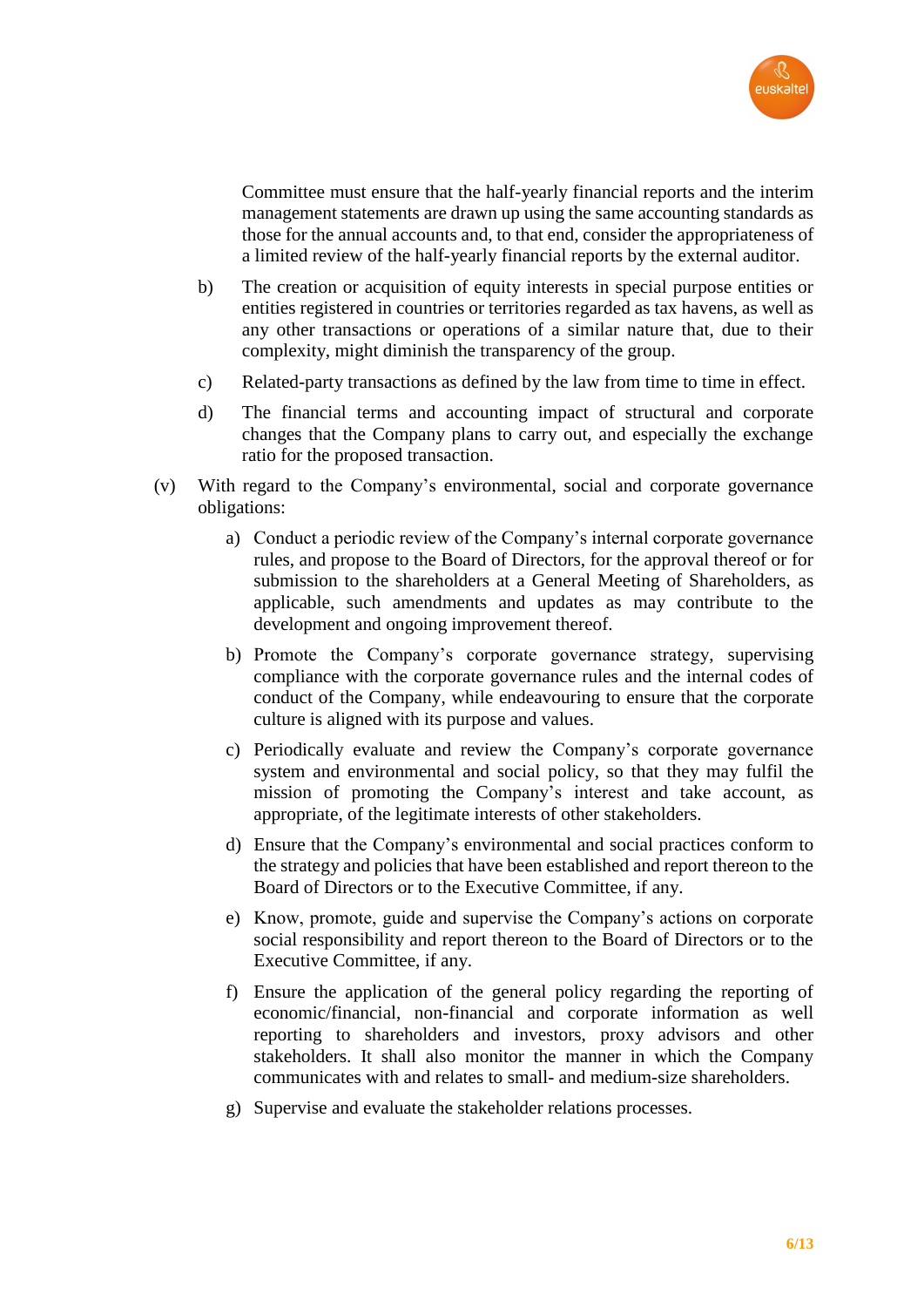

- h) Coordinate the process of reporting non-financial and diversity-related information in accordance with applicable legal provisions and international benchmarks.
- i) Report on the Company's Annual Corporate Governance Report prior to the approval thereof, obtaining for such purpose the reports of the Appointments Committee and Remuneration Committee with respect to the sections of such report that are within its purview.

# **CHAPTER II. COMPOSITION AND OPERATION**

## **Article 6. Composition**

- 1. The Committee shall be made up of a minimum of three (3) and a maximum of seven (7) external (i.e. proprietary and independent) directors. A majority of the members of the Committee shall be independent directors.
- 2. Within these limits, the Committee may submit to the Board of Directors, through the Appointments Committee, a proposed change in the number of its members when more appropriate for efficient operation.

## **Article 7. Appointment**

- 1. The members of the Committee shall be appointed by the Board of Directors from among the external directors upon a proposal of the Appointments Committee.
- 2. The Board of Directors shall endeavour to ensure that the members of the Committee as a whole, and particularly the Chair thereof, have expertise, qualifications and experience in the areas of accounting, audit, and management of both financial and non-financial risks.

## **Article 8. Distribution of positions**

- 1. The Committee shall elect a Chair from among the independent directors forming part of the Committee.
- 2. The Committee shall also appoint a Secretary, who may be one of its members or the Secretary or Deputy Secretary of the Board of Directors, and may appoint a Deputy Secretary, who may be one of its members or the Deputy Secretary of the Board of Directors, who shall replace the Secretary in cases of vacancy, absence, illness or disability.

## **Article 9. Duties of the Secretary**

The Secretary shall have the following duties:

- (i) Maintain the documentation of the Committee, reflecting in the minute books the proceedings of the meetings of the Committee, attesting to the resolutions adopted thereby, and ensuring the formal and substantive legality of the actions of the Committee.
- (ii) Certify the minutes and resolutions adopted by the Committee. The certificates shall be issued and signed by the Secretary of the Committee or, in the absence thereof, by the youngest member of the Committee, with the approval of the Chair or, in the absence thereof, the oldest member of the Committee.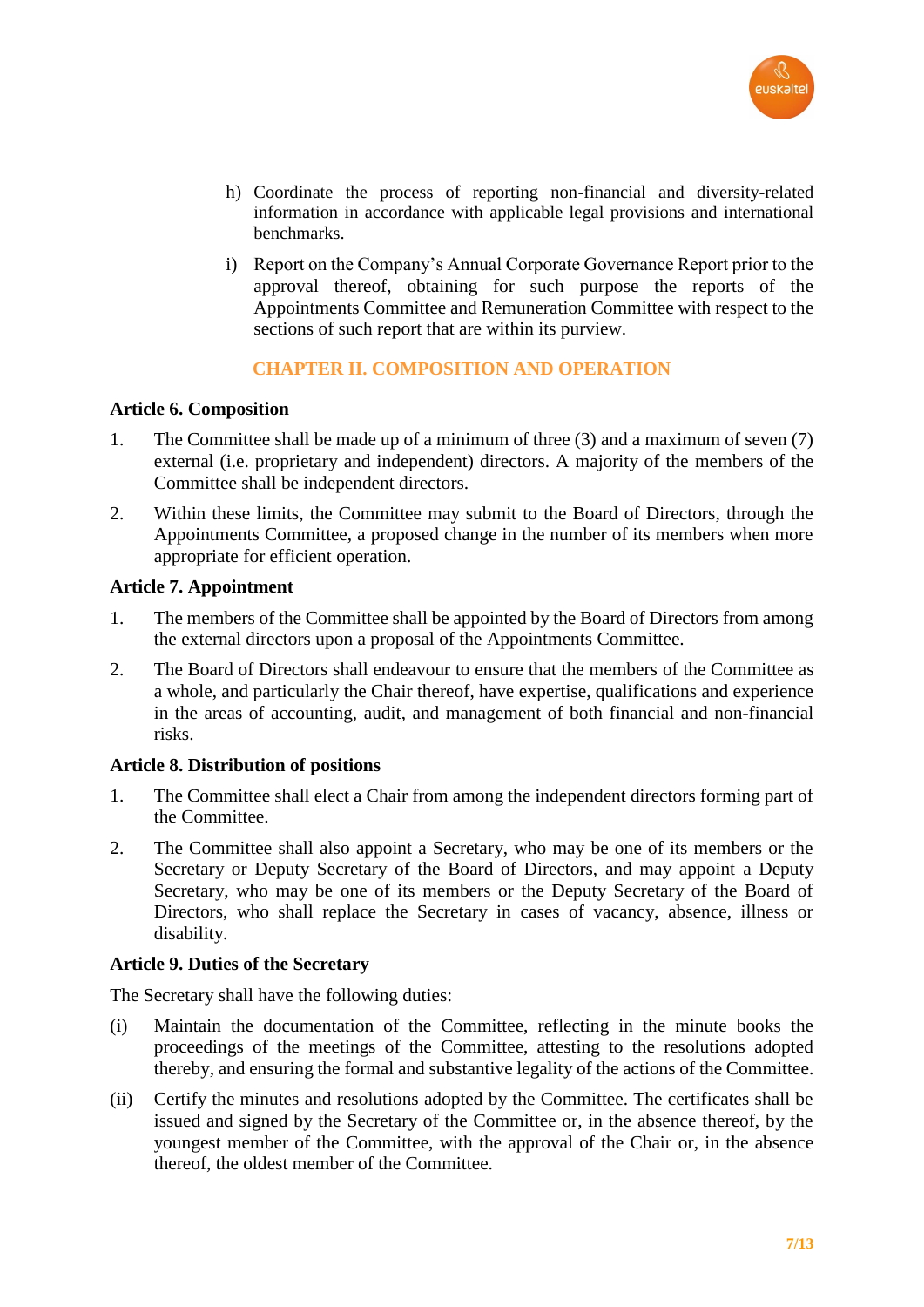

- (iii) Channel and coordinate the relations of the Committee with the other bodies, departments or third parties referred to in these Regulations. following the instructions of the Chair of the Committee.
- (iv) Such other duties as are assigned by these Regulations, as well as those governed by the Company's Bylaws and the Regulations of the Board of Directors.

## **Article 10. Term of office**

- 1. The members of the Committee shall be appointed for a maximum term of four (4) years and may be re-elected on one or more occasions for terms of the same maximum length.
- 2. The position of Chair of the Committee shall be held for a maximum term of four (4) years, after which the director holding said position may not be re-elected as Chair until the passage of one (1) year from ceasing to act in that capacity, without prejudice to the continuance thereof as a member of the Committee.
- 3. The Secretary of the Committee shall hold office for a maximum term of four (4) years, and may be re-elected on one or more occasions for terms of the same maximum length.

## **Article 11. Cessation of office**

Committee members shall cease to hold office:

- (i) When they cease to be directors of the Company.
- (ii) When they cease to be external directors.
- (iii) By resolution of the Board of Directors.
- (iv) Due to the director's resignation from membership on the Committee.

The Secretary of the Committee, if the non-member Secretary or Deputy Secretary of the Board of Directors, shall cease to hold office if they cease to be Secretary or Deputy Secretary of the Board of Directors.

## **Article 12. Meetings**

- 1. The Committee shall meet two (2) to four (4) times per year for the review of economic/financial and management information that must be sent to third parties, prior to the presentation thereof, and whenever called by its Chair if appropriate for the proper performance of its duties.
- 2. In all cases, the Chair shall also call a meeting of the Committee whenever the Board of Directors or the Chair thereof requests the issuance of a report or the adoption of proposals, or whenever requested by one-third of the members of the Committee.

## **Article 13. Call to meeting**

- 1. Meetings of the Committee shall be called by letter, fax, telegram or email by the Chair or the Secretary by instruction of the Chair.
- 2. The call to meeting shall be provided at least five (5) working days in advance, except in the case of emergency meetings. The call to meeting shall always include the agenda for the meeting and duly summarised and prepared information shall be attached thereto.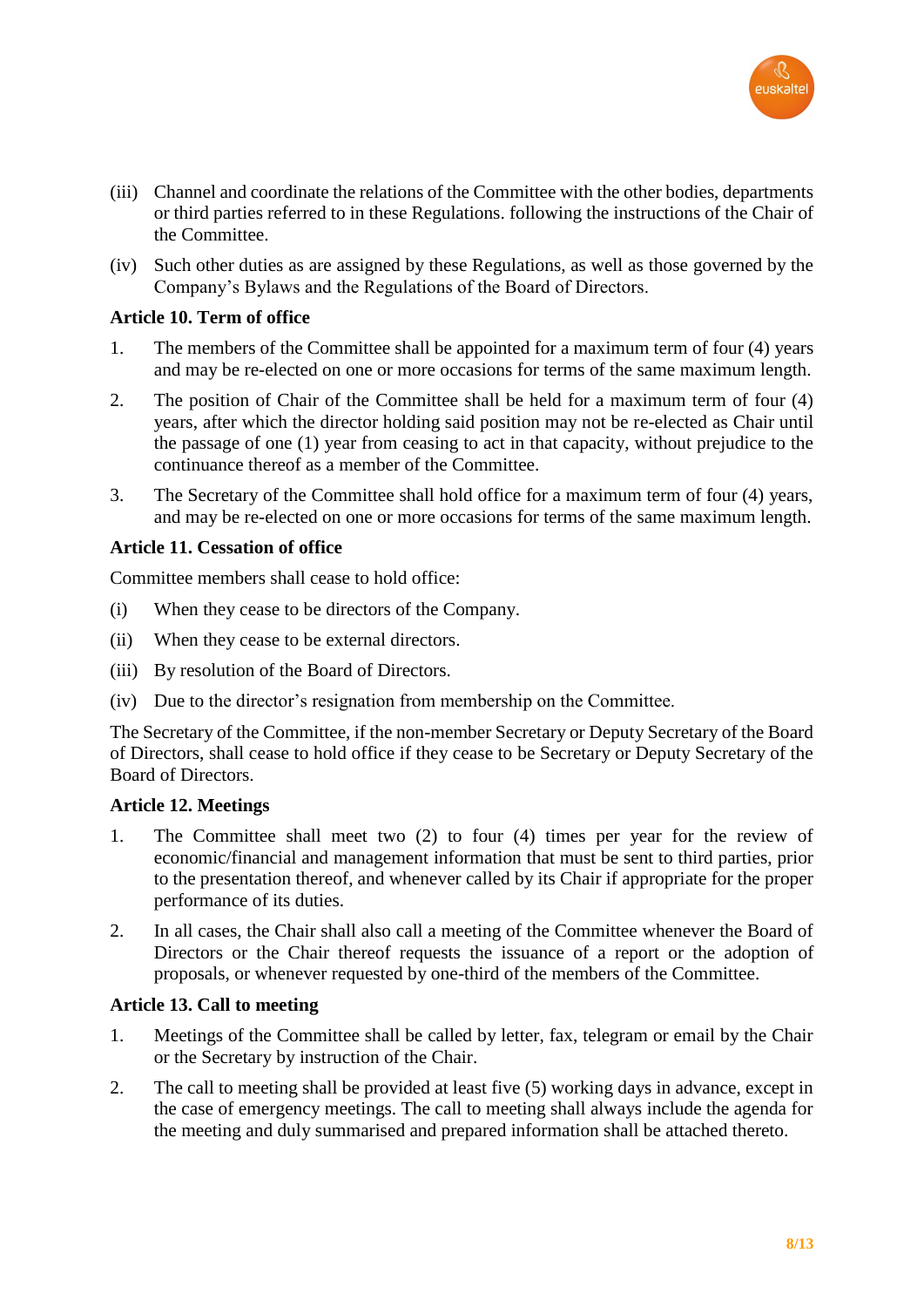

- 3. No prior call to a meeting of the Committee shall be required if all of its members are present and they unanimously agree to the holding of the meeting.
- 4. The provisions of the Company's Bylaws and the Regulations of the Board of Directors shall apply to the meetings of the Committee as regards the ability to call extraordinary sessions and to vote in writing without a meeting.

## **Article 14. Formation**

- 1. The Committee shall meet at the registered office or at the place indicated in the call to meeting.
- 2. The Committee shall be validly in session with the attendance, in person or by proxy, of more than one-half of its members. Absences that occur once the Committee is validly in session shall not affect the validity of the meeting.
- 3. Meetings of the Committee may also be held by video conference or conference call, and the meeting of the Committee shall be deemed held at the location shown as the principal place in the call to meeting. In the absence of said indication, the meeting shall be deemed held at the location of the director chairing the meeting.
- 4. Any member of the Committee may grant their proxy in writing to another member specifically for each meeting, providing notice thereof by any of the means described in section 1 of the preceding article to the Chair or to the Secretary of the Committee.
- 5. The Chair shall lead the discussion, give the floor and end presentations when he/she finds that an issue is sufficiently debated. Voting shall be by a show of hands.
- 6. In the event of vacancy, illness or disability of the Chair, the meeting shall be chaired by the member having the longest length of service, and if equal lengths of service, by the oldest. In the event of vacancy, illness or disability of the Secretary, the member having the shortest length of service, and if equal lengths of service, the youngest, shall act as Secretary.

## **Article 15. Resolutions**

- 1. Resolutions shall be adopted by an absolute majority of the members present at the meeting. In case of a tie, the Chair shall have the tie-breaking vote.
- 2. The deliberations and resolutions of the Committee shall appear in minutes to be signed by the Chair and the Secretary or those acting in the place thereof. The minutes shall be approved by the Committee at the end of the meeting or at the beginning of the next meeting.

# **Article 16. Conflict of interest**

If matters to be dealt with at a meeting of the Committee directly affect one of its members or persons connected thereto and, in general, if said member is subject to a conflict of interest, said member must leave the meeting until a decision is made, and shall be subtracted from the number of Committee members for purposes of calculating the quorum and majorities with respect to the matter at hand.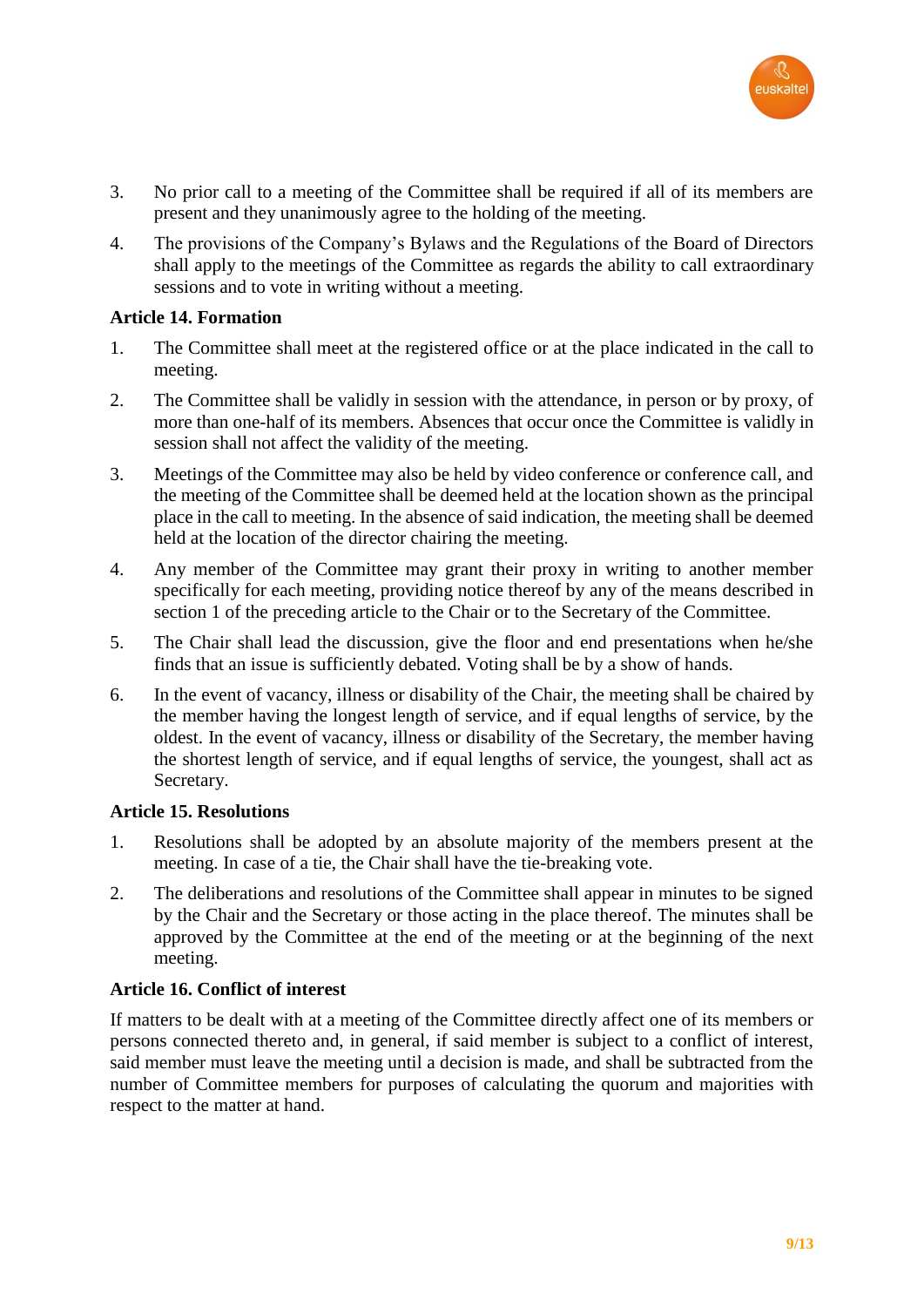

## **Article 17. Attendance**

- 1. At the request of the Chair or of any two (2) members of the Committee, any member of the Board of Directors, officer or employee of the Company or of the group may attend the meetings thereof, as may any member of the management bodies of investee companies whose appointment has been proposed by the Company, provided that there is no legal impediment thereto.
- 2. The Committee may at any time request the presence at its meetings of the external auditor or any outside consultant.

# **CHAPTER III. RELATIONS OF THE AUDIT AND CONTROL COMMITTEE**

## **Article 18. Relations with the General Meeting of Shareholders**

- 1. The Committee must report at the General Meeting of Shareholders on those issues raised thereat by shareholders regarding matters within its purview.
- 2. Further to the provisions of the preceding paragraph, the Committee shall prepare an annual report on the activities of the Committee, which shall be made available to the shareholders, following the approval thereof by the Board of Directors on occasion of the call to the Annual General Meeting of Shareholders.

## **Article 19. Relations with the Board of Directors**

The Chair of the Committee shall report the activities thereof to the Board of Directors at the first meeting of the Board of Directors to take place after each of the meetings of the Committee.

## **Article 20. Relations with the internal audit department of the Company**

- 1. The Company shall have an internal audit department, under the supervision of the Audit and Control Committee, that endeavours to ensure the proper operation of the internal reporting and control systems. If appropriate, the Board of Directors shall propose to the Committee the selection, appointment or removal of the Director of Internal Audit.
- 2. If appropriate, the Committee shall adopt the proposal and, following a report from the Appointments Committee, shall submit the proposal to the Board of Directors for approval thereof.
- 3. The main task of the Company's Director of Internal Audit shall be to inform, advise and directly report to the Committee with respect to the following issues:
	- (i) Application of generally accepted accounting principles, along with any material change in said principles.
	- (ii) Risks relating to the balance sheet and the Company's functional areas of activity, with the existing identification, measurement and control thereof.
	- (iii) Transactions of the Company with third parties when they entail a conflict of interest or are transactions with shareholders owning significant interests (as legally defined at any given time).
	- (iv) Financial information that the Committee regularly or periodically sends to investors and market players as well as to the agencies that so request.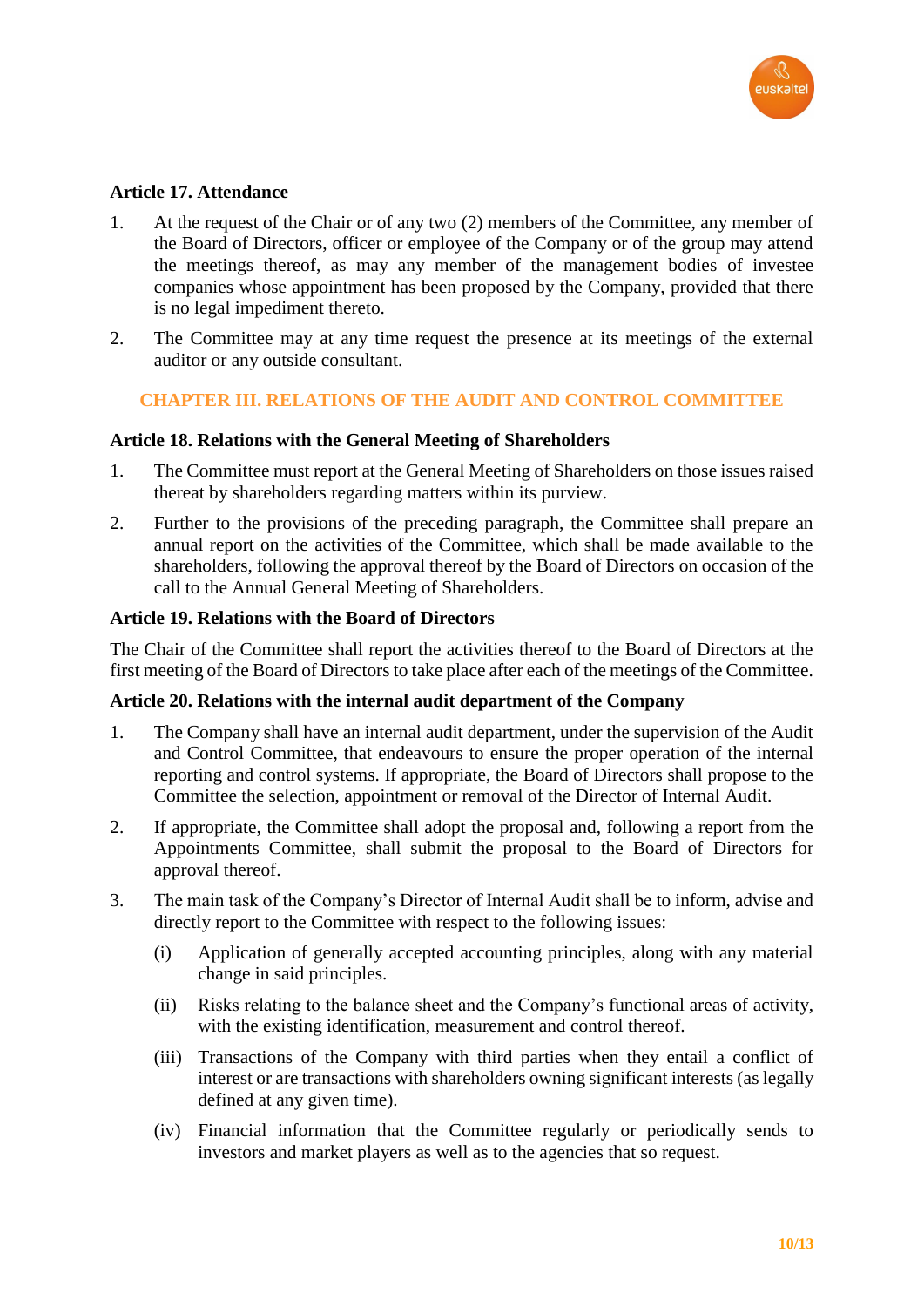

- (v) Activities of the Committee itself.
- 4. The Director of Internal Audit must submit an annual work plan to the Audit and Control Committee for approval thereby. It must also inform the Committee of the implementation thereof, including any incidents and limitations to the scope arising during the performance of its internal audit duties, the results thereof and the follow-up on its recommendations, and must submit an activities report to the Committee at the end of each financial year. The internal audit unit shall functionally report to the Chair of the Board of Directors, or if the Chair is an executive position, to the chair of the Audit Committee.
- 5. The Director of Internal Audit shall be the normal body of communication between the Committee and the rest of the Company's organisation, and shall be responsible for preparing the information required at meetings, and attending them, if the Committee so deems appropriate.

## **Article 21. Relations with the external auditor**

- 1. The Committee shall propose the appointment of the external auditor to the Board of Directors, for submission to the shareholders at a General Meeting of Shareholders.
- 2. The Committee shall refrain from proposing to the Board of Directors, and the Board of Directors shall refrain from submitting to the shareholders at a General Meeting of Shareholders, the appointment of those audit firms with respect to which it is aware that (i) they are affected by grounds for disqualification under applicable legal provisions on auditing, or (ii) the fees expected to be paid to said firms for all items are greater than five per cent (5%) of their total revenues for the previous financial year.
- 3. The Committee shall cause the external auditor to appear before it at least two (2) times per year, once during the preliminary stage of the auditor's work and the other on a date near the completion of such work, in order to report on the progress of its work and to submit its conclusions. The Committee may also at any time request the attendance of the auditor at its meetings.
- 4. Pursuant to the provisions of article 5.3 (ii) of these Regulations, the Committee shall request the external auditor to provide annual written confirmation of the independence from the Company and the companies of its group of both the audit firm as a whole and the individual members forming part of the work team.
- 5. The provision by the external auditor of non-audit services for the Company, or any company of its group, shall require the approval of the Committee, following confirmation by said external auditor that the potential work to be performed is in accordance with applicable legal provisions regarding the provision of non-audit services. In this regard, the external auditor shall inform the Committee on an annual basis regarding additional services of any kind that it has provided to the group.
- 6. The Committee shall receive information regarding personnel from the audit firm joining the Company or companies of the group, and regarding personnel from the group joining the audit firm.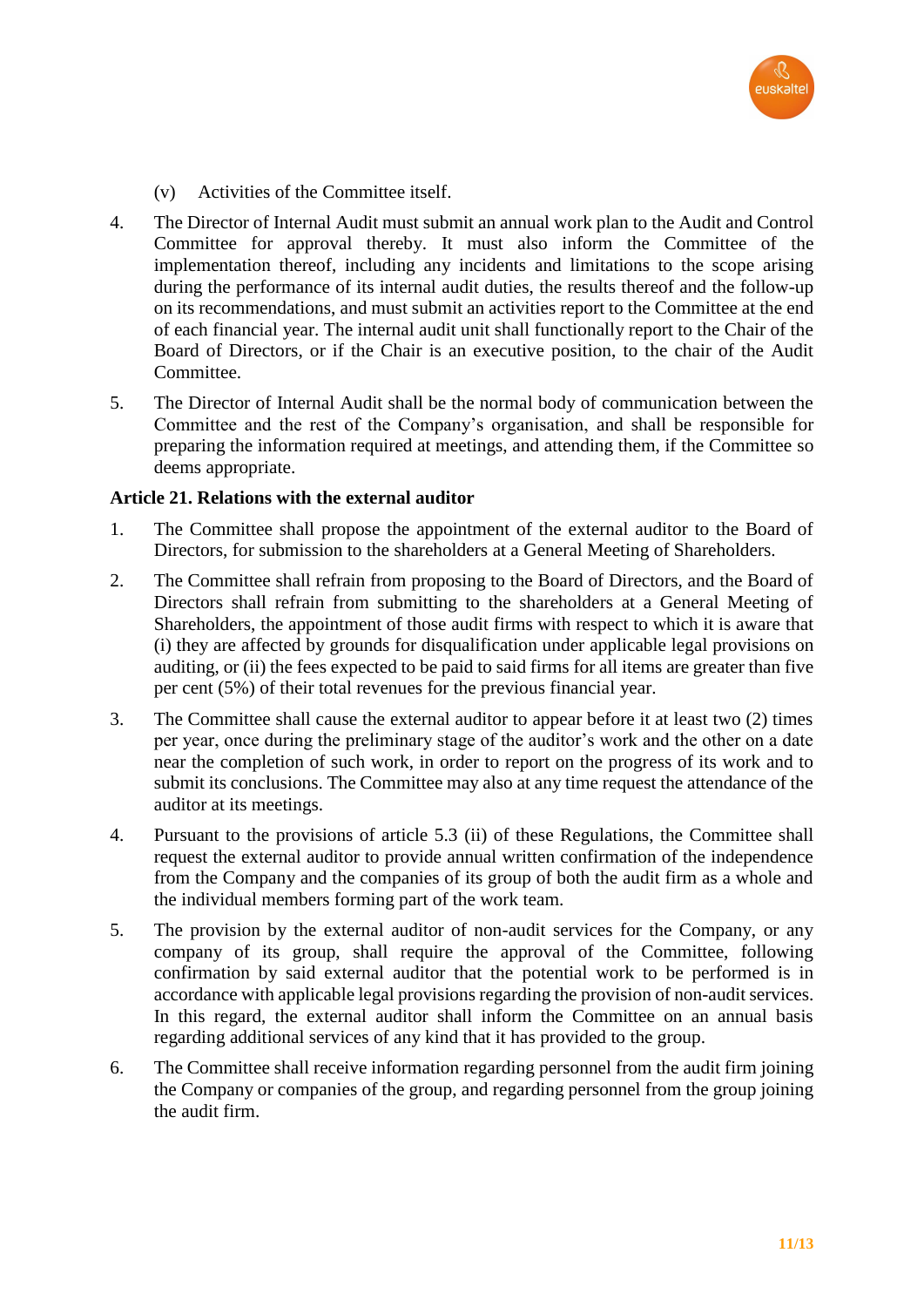

## **Article 22. Relations with the management of the Company and of its group**

- 1. The Committee, through its Chair, may obtain information from and request the assistance of any officer or employee of the Company and of its group. Therefore, officers or employees of the Company shall be required to attend meetings of the Committee and to cooperate therewith and provide access to the information available to them when requested to do so.
- 2. In any case, the Chair of the Committee shall inform the Chair of the Board of Directors and the CEO, if any, regarding any requests for attendance made by the Committee.

# **CHAPTER IV. POWERS OF THE COMMITTEE, ADVICE AND DUTIES OF THE MEMBERS THEREOF**

#### **Article 23. Powers**

The Committee, through the secretary of the Board of Directors, may freely access any information or documentation available to the Company relating to the matters within the Committee's purview and that it deems necessary to perform its duties.

#### **Article 24. Advice**

- 1. In order to be assisted in the performance of the duties entrusted thereto, the Committee may request the hiring of legal, accounting or financial advisers or other experts at the Company's expense.
- 2. The assignment must relate to specific issues of certain significance and complexity arising during the performance of the duties thereof.
- 3. The request for assistance must be made to the Chair of the Company's Board of Directors, who may object thereto if the Chair finds:
	- (i) that it is not necessary for the proper performance of the duties entrusted to the Committee;
	- (ii) that the cost thereof is not reasonable in view of the significance of the problem and the assets and income of the Company;
	- (iii) that the technical assistance sought may be adequately provided by the Company's own experts and technical personnel; or
	- (iv) that it may pose a risk to the confidentiality of the information that must be handled.

#### **Article 25. Duties of the members of the Committee**

- 1. Members of the Committee must act with independence of judgement and action with respect to the rest of the organisation and perform their work with the utmost diligence and professional competence.
- 2. Committee members shall be subject as such to all of the duties of a director set forth in the Regulations of the Board of Directors, to the extent they are applicable to the duties discharged by the Committee.